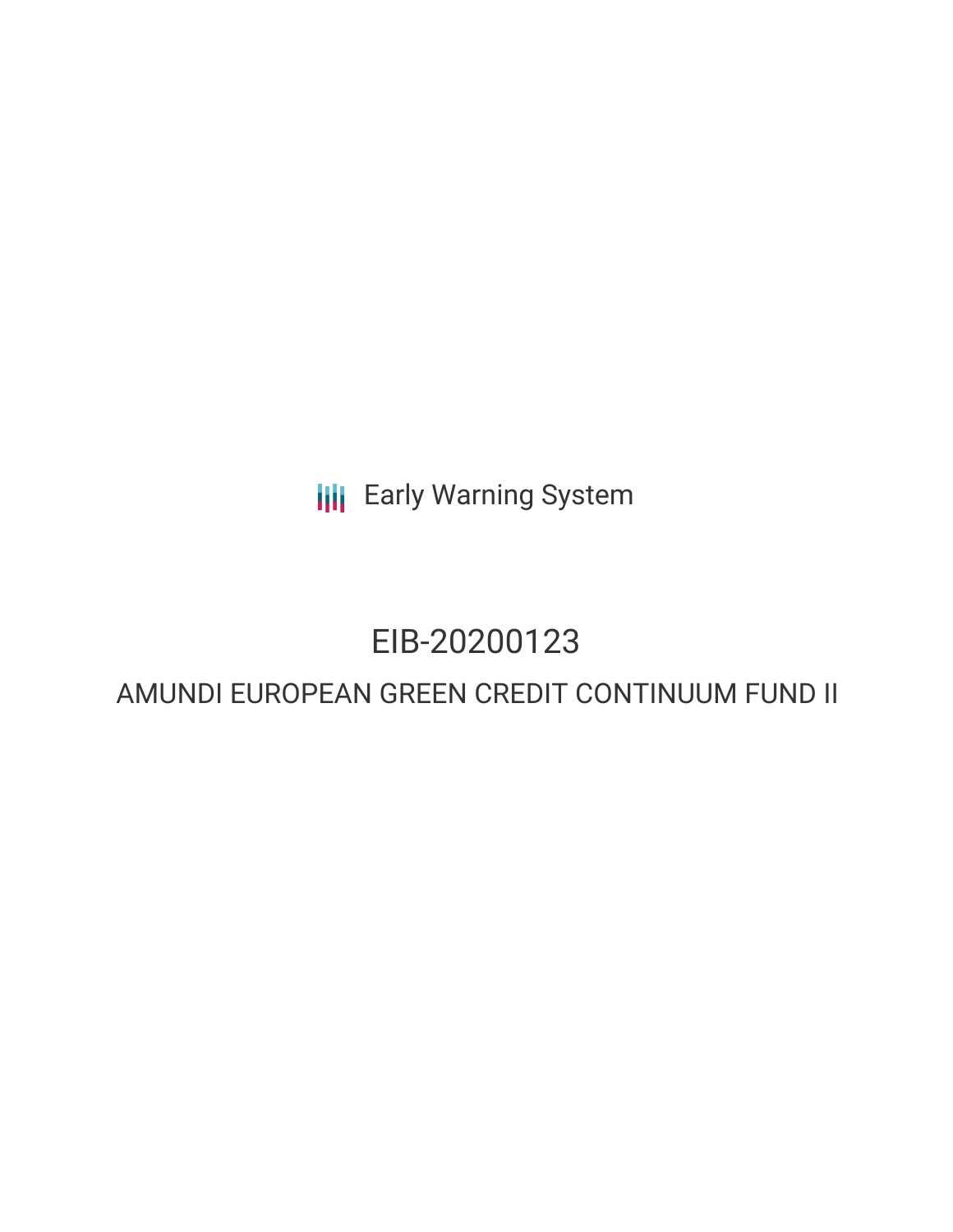

#### **Quick Facts**

| <b>Financial Institutions</b> | European Investment Bank (EIB)                |
|-------------------------------|-----------------------------------------------|
| <b>Status</b>                 | Approved                                      |
| <b>Bank Risk Rating</b>       | U                                             |
| <b>Borrower</b>               | AMUNDI ASSET MANAGEMENT, AMUNDI LUXEMBOURG SA |
| <b>Sectors</b>                | Climate and Environment, Finance              |
| <b>Investment Type(s)</b>     | Loan                                          |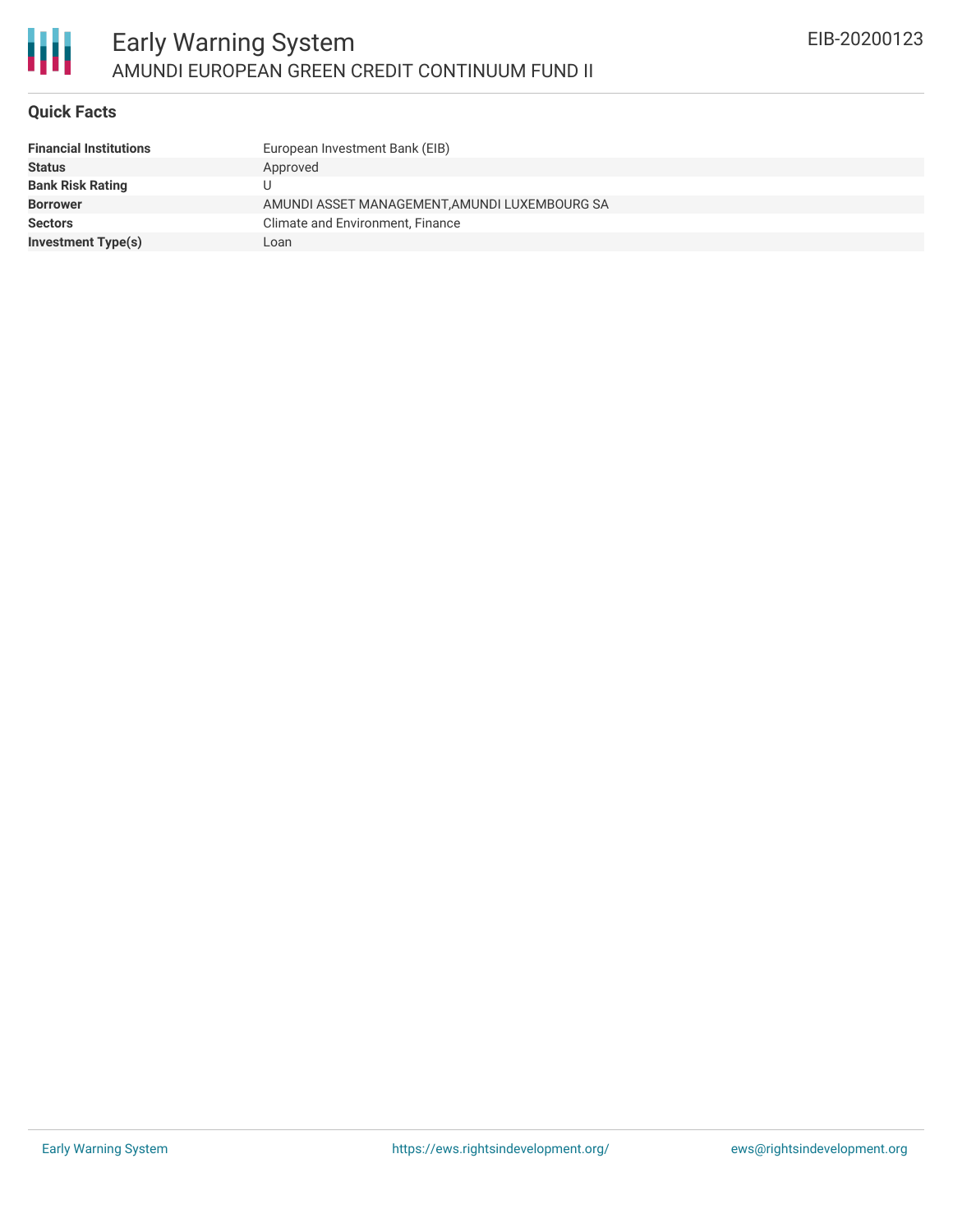



### **Project Description**

According to EIB site information the project would investment to finance green projects in the European Union and European Economic Area.

#### **PROJECT OBJECTIVE**

The fund's investment strategy targets investments in a range of green credit formats in Europe, with proceeds used by the issuing corporate entities to finance climate and environment-oriented investments.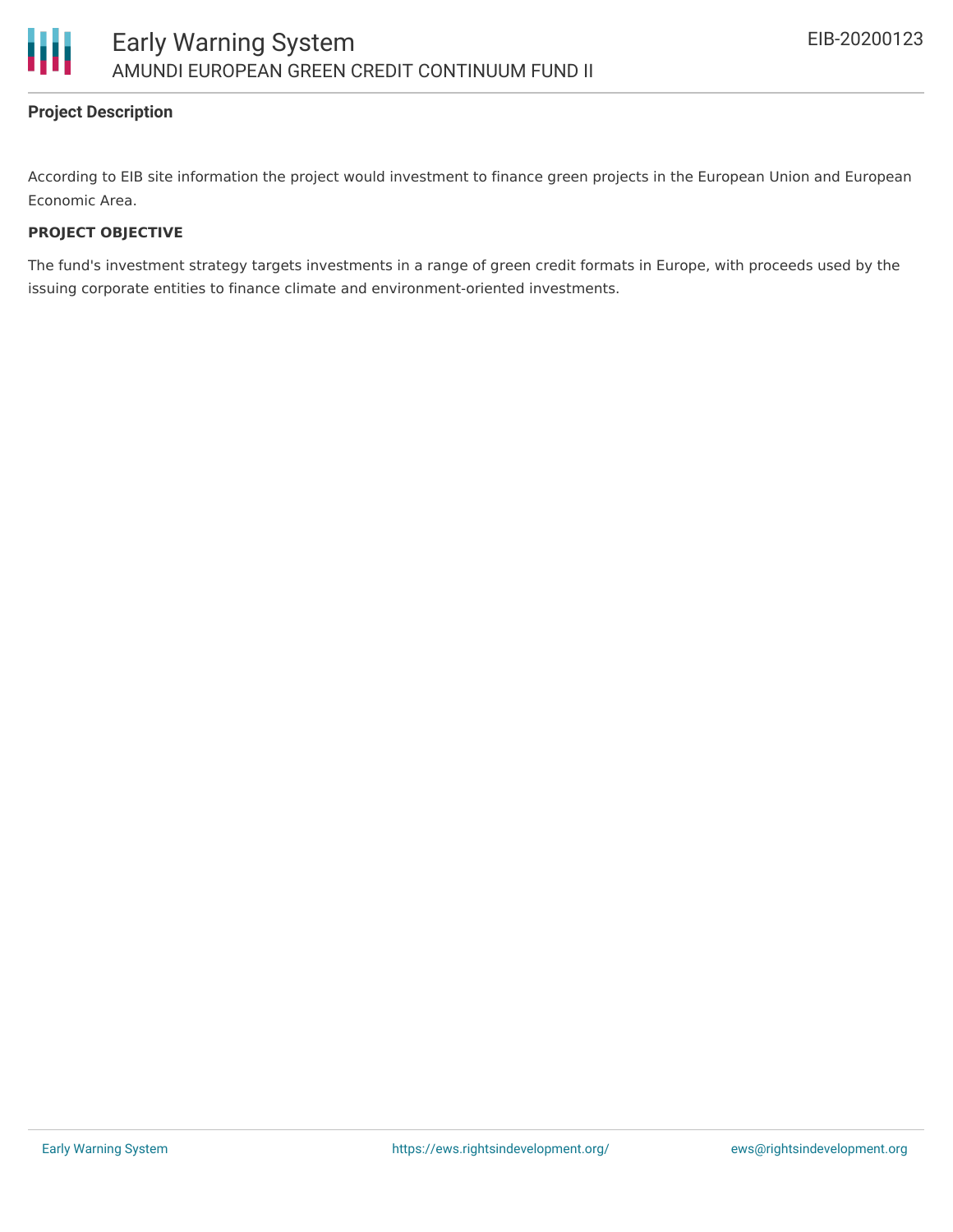

#### **Investment Description**

European Investment Bank (EIB)